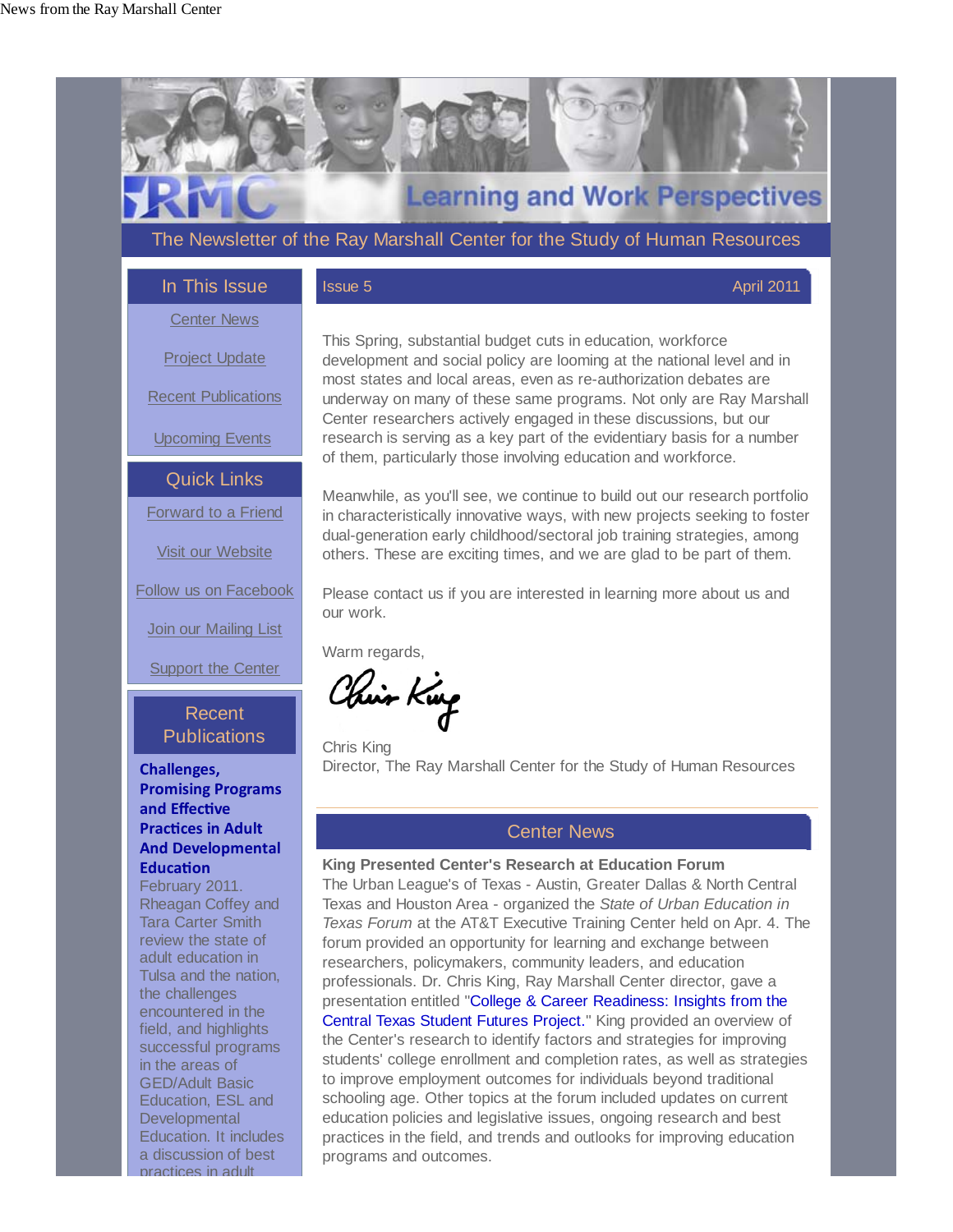education and offers recommendations to the Tulsa community for further consideration.

practices in adult

## **2010 Texas Market Rate Survey**

February 2011. The Center's Daniel Schroeder and Monica Faulkner from the Center of Social Work Research at the University of Texas released the eighth annual Market Rate Survey Report. Commissioned by the Texas Workforce Commission for the 28 Workforce Development Boards, this report provides up-to-date, reliable data and information to determine maximum reimbursement rates for subsidized child care services.

## Upcoming Events

**April 26 - 29:** TG Annual Training Conference

**May 9:** Center for Law and Social Policy (CLASP) 40th Anniversary Policy Panel in Washington D.C.

#### **Student Futures Project Met with District Partners and Funders**

On Feb. 24, partner school districts, donors, and researchers involved in the Central Texas Students

Futures Project met in Austin to discuss recent results and analysis of factors linked to successful college enrollment.



Representatives from nine area school districts as well as members of the Greater Austin Chamber of Commerce and the non-profit group TG were in attendance. Student Futures Project researchers regularly engage with partners and provide updates to ensure that research continues to be relevant and adequately addresses the concerns of stakeholders.

**Center Director Participated in Seminar at Univ of Birmingham** Dr. Chris King gave a presentation on Mar. 16 evaluating short- and long-term workforce training results at *The Contemporary Issues in Work, Employability and People Management Seminar*, hosted by the University of Birmingham in Birmingham, England. King reviewed research results from two programs in the Austin and Travis County area. The long-term training strategy for employment yielded higher, sustained earnings outcome for individuals, while individuals receiving shorter term training showed an initial increase in earnings but it was not sustained over time. The presentation also offered observations on why impact evaluations of workforce training programs have been limited in the past and provides recommendations for improving future evaluations.

**Researchers Met for Preliminary ADARE-SNAP Findings**  Dr. Daniel Schroeder, Center research scientist, participated in the Administrative Data Research and Evaluation - Supplemental Nutrition Assistance Program (ADARE-SNAP) research workshop held in Washington, D.C. on March 2. The workshop, hosted by the U.S. Department of Agriculture's Economic Research Service, brought together researchers, academics, and federal agency representatives involved in the project. The ADARE-SNAP project collects and analyzes state administrative records from seven states to evaluate program participation, employment and income effects. At the workshop, participants reviewed preliminary data reported through administrative records and discussed key outcomes emerging from the analysis of the data, lessons learned, as well as provided general feedback on the project. In the coming months, the Ray Marshall Center will continue to work with other researchers to revise the outcomes and draft a final report for the project.

#### **King Quoted in NPR's Jobs Office Training Story**

A news story on National Public Radio's Morning Edition on Feb. 21, featured comments from Chris King, along with Rutgers University professor Carl Van Horn, in response to an Ohio jobs office program that works to both train and find employment for unemployed Americans. The program is the first of its kind in Ohio and is showing to be more successful in getting people placed in jobs than traditional training-only programs. According to King, jobs offices can help match people to employers, but the success of the program also depends what type of employers are hiring. People placed with employers who are willing to train and develop new staff will have improved outcomes